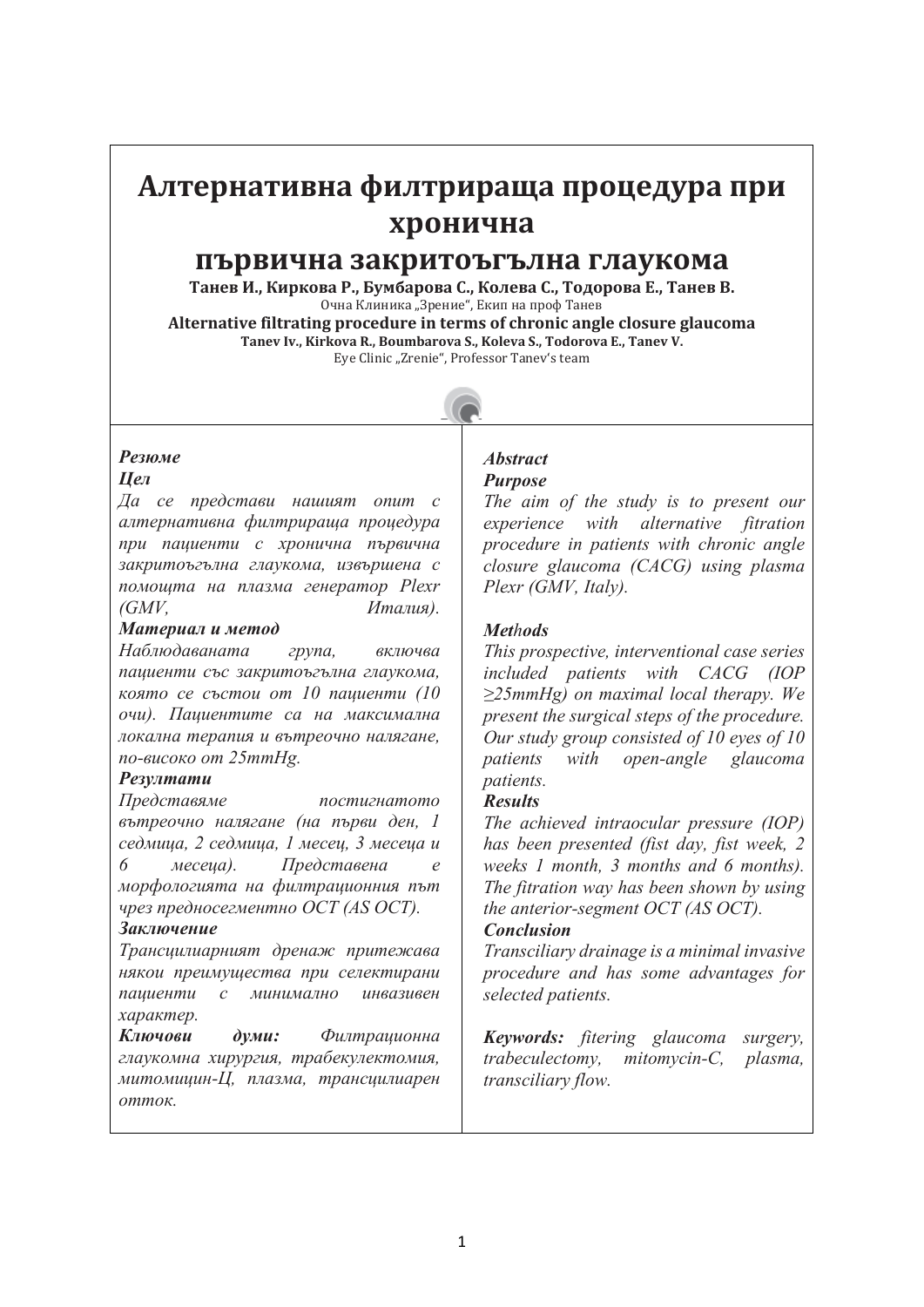## **Introduction**

The main goal of glaucoma treatment is lowering the patient's intraocular pressure. The development of industry and pharmaceuticals is constantly adding more and more new strategies to facilitate this. Trabeculectomy is one of the most popular and modified filtering techniques for lowering the intraocular pressure in glaucoma patients  $123$  $123$  $123$ . For years it has been widely believed that the aqueous humour should be evacuated from the eye through the anterior pathway which includes the trabecular apparatus, the Schlemm's canal and evacuation through the collector channels to the subconjunctival space where it is drained by diffusion. The main goal of this surgical technique has remained the same since it was first introduced by  $Cairns<sup>4</sup>$  $Cairns<sup>4</sup>$  $Cairns<sup>4</sup>$ . i.e. formation of a drainage network between the anterior chamber and the sub-Tenon's space, known as a filtering bleb (FB). A number of classifications have been proposed to characterize FB with regard to the surgical procedure outcome<sup>[5,](#page-6-4)[6](#page-6-5),[7](#page-6-6)</sup>. The successful outcome of the procedure depends on the FB functionality. The "ideal FB"according to Pollak[8](#page-6-7) is mildly *ischemic*, has slightly *thin walls* and is moderately elevated positioned comfortably for the patient under the upper eyelid, IOP 6–12 mmHg. Fibrotic tissue reaction control takes place by medications, i.e. Mitomicyn C (MMC) and 5-fluoracil (5- FU)<sup>[9](#page-6-8)</sup>. The studied filtration surgical procedure is based on carving a transciliary filtration track (TCF). TCF allows the flow of aqueous humor from the posterior chamber, through the ciliary body, suprachoroid lamina, the sclera and reaching the sub-Tenon's space. The formation of this network is performed by a PLEXR® plasma generator (GMV, Italy). Similar techniques have been described by Singh, using the Fugo blade for tissue ablation  $10$ . The use of the PLEXR® plasma generator (GMV, Italy) in ophthalmology was promoted in 2019 [11,](#page-6-10)[12](#page-6-11).

#### **Patient Selection**

Angle closure glaucoma usually affects the 45+-age group. The angle closure glaucoma major predisposing factor is the specific anatomy of the anterior ocular segment. The changes associated with the angle closure glaucoma are: a smaller anterior to posterior diameter of the eye, shallow anterior chamber, large or spherical lens, etc. All of these result in blockage of the irido-corneal angle (the junction where the aqueous humor normally drains). At first, the so-called pupillary block is observed where the lens seals against the iris and obstructs the flow of the aqueous humor from the posterior to the anterior chamber. Because of this pupillary block, the flow of the aqueous humor from the posterior to the anterior chamber is delayed. This results in elevation of the intraocular pressure in the posterior chamber and decrease of the intraocular pressure in the anterior chamber. The periphery of the iris is pushed forward, it fills in the narrow irido-corneal gap and blocks the trabecular apparatus of the eye. The quick blockage of the irido-corneal gap causes a sudden elevation of the intraocular pressure *≥* 35 mmHg depending on its severity.

The selected group of patients are pseudophakic, on a maximum local medical therapy, surgical iridectomy and IOC *>*25 mmHg.

#### **Material and Methods**

The TCF was performed on 10 eyes in 10 patients (8 female and 2 male), with a preoperative administration of MMC at a dose of 0,2 mg/0,1 ml. All of the patients had been diagnosed with angle closure glaucoma. The average age of the patients in the group was 53- 65 years.

The average pre-operative IOC was 25–40 mmHg. All of the patients take twice a day the beta-blocker and pilocarpine combination, carbonic anhydrase inhibitors, alphagonists and once a day - Prostaglandin analogues.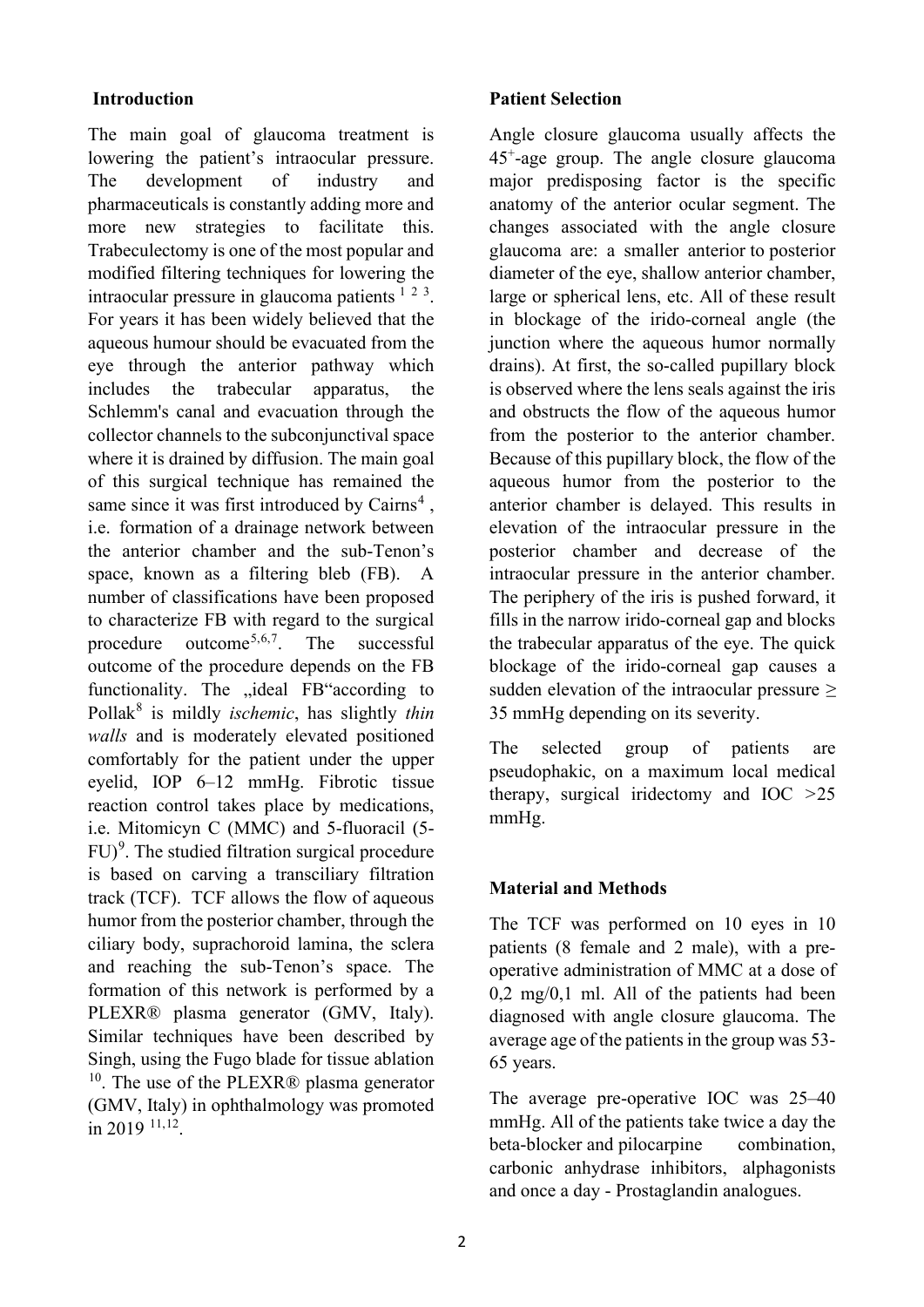There was evidence for visual field defects such as nasal step, paracentral scotomas and early arcuate scotoma, detected by 30–2 SITA (Humphrey).

All of the patients underwent identical TCF. There were no significant intraoperative complications calling for a change of the Surgeon's plan.

# *PLEXR Plasma Generator (GMV, Italy) Description*

Plasma, along with solid, liquid and gas, is one of the four fundamental states of matter. The plasma generator uses the  $4<sup>th</sup>$  state of matter. plasma. From a Physics point of view, this is ionized gas in which ions roam freely, i.e. a highly volatile structure of electrons and ions which are generally neutral. There are different methods for plasma generation depending on the position of the electrodes, the atmospheric conditions and the electrical potentials. In the general case, there are thermal and nonthermal plasmas depending how they are generated. A requirement for the generation of thermal plasma is the high atmospheric pressure and high temperature allowing the formation of electrons and heavy corpuscles (neutrons, ions and radicals), which have a temperature reaching tens of thousands degrees Kelvin. On the other hand, the electrons in non-thermal plasma are hotter than the heavy particles and the temperature does not exceed the room temperature (30–60 °  $(C)^{13}$  $(C)^{13}$  $(C)^{13}$ . Given the difference in the electromagnetic potential between the tip of the medical device and the human tissue, decomposition takes place by sublimation. Sublimation is the transition of a substance directly from its solid to its gaseous state, without passing through the transilitional aqueous state of matter. Plasma generators are widely used in the esthetic medicine, dermatology, oculoplastic procedures, dental medicine and gynecology [14.](#page-6-13)

The PLEXR® plasma generator is manufactured by GMV, Italy, and its

technology is protected by and international patent.

The plasma generator has three applicators – red, green and white corresponding to the calibrated power in continuous and pulse operation mode (Fig. 1). The red applicator features the highest output power (700V, 2W, 75 kHz), and is followed by the green applicator (600 V, 1W, 75 kHz) and the white one which has the lowest output power (500V, 0.7W, 75 kHz).

Settings are changed by tapping the screen (Fig. 2)

## *Description of the Surgical Technique*

The TCF is performed under standard sub-Tenon's anaesthesia. As the patient is introduced to the OR, they are administered an intra-Tenon's injection of 0,2ml/0,02% MMC at 6 mm from the corneal limbus tangentially. In the chosen area of the upper quadrant the conjunctiva is drawn sidewards using tools without sharp edges as to avoid its damaging.



**Fig. 1.** PLEXR® plasma generator (GMV, Италия). The applicators are attached to the console. In an operation mode, the handles connect wirelessly to the console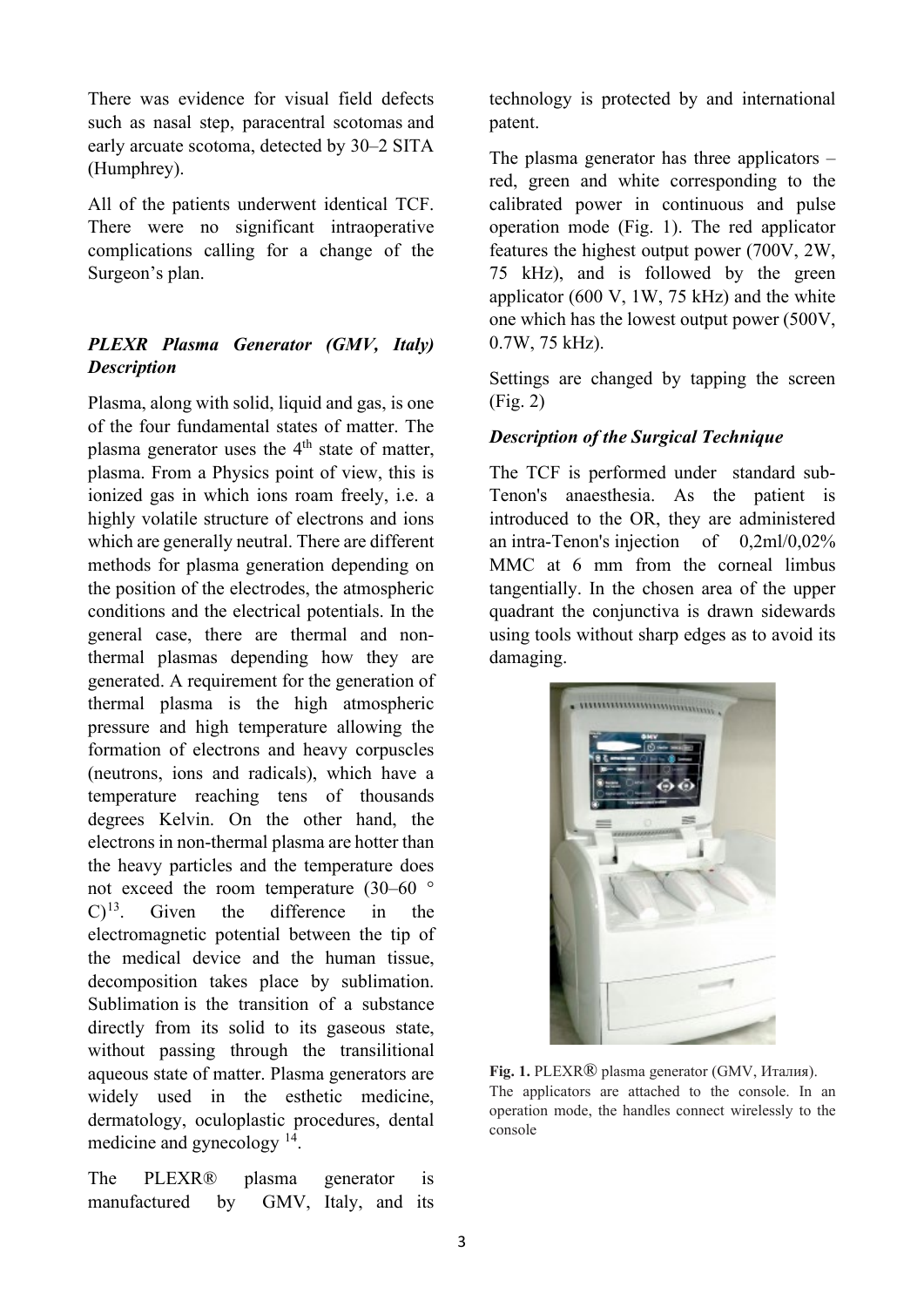

**Fig. 2.** Applicator settings display. The selected option is a fractional mode 100 ms in an operational mode and a pause of 90 ms

Using transillumination, the region of the ciliary body is visualized and then with an ink marker the desired application area is marked (Fig. 3). The calibrated green applicator is used (Fig. 4a) with a 19G nozzle to perform a layered sublimation.

The sclera is sublimated in the form of the



**Fig. 3.** Using transillumination, the region of the ciliary body is visualized and then with an ink marker the desired application area is marked.

19 G nozzle adjacent to the ciliary body, following this, using a 300 µm tip fitted on the white applicator, a canal is made through the ciliary body to the posterior chamber (Fig. 4b).

The procedure ends with ensuring the free flow of aqueous humor and the formation of a cavity with entrapped gas bubble in the anterior chamber. The conjunctiva opening is sutured using a single strand of 10/0 nonresorbable monofilament thread.

# **Results**

TCF was performed on 10 eyes in 10 patients (8 female and 2 male), with a pre-operative administration of MMC. All patients had been diagnosed with an angle closure glaucoma.

The average age of the group was  $60.7 \pm 7.05$ years. One of the patients was suffering from an advanced perimetric damage and nine were with a moderately pronounced perimetric damage. The IOP was 25–40 mmHg  $(31.7 \pm 1)$ 8,46 mmHg). The achieved IOP was between 12–22 mmHg (17,4  $\pm$  5,6 mmHg). The IOP reduction was  $54,5\% \pm 16,5\%$ . The data were analyzed using the Wilcoxon signed rank test  $(p < 000.1)$ , suitable for small data sets. The patients were tested on day 1, week 1, week 2, month 1, month 3 and month 6 (Table 1). In the therapy of 4 patients the antihypertensive drug Oftantimolol 0,5% (Santen) was included. It was chosen for the fact that it is well tolerated by patients prior to operation.

*Remark*: highlighted in grey in the Table are the patients in whose therapy Oftantimolol 0,5% (Santen) was included in month 6.

The anterior segment OCT evaluation allows visualization of the morphological structure of the filtration zone. Making of an opening enables the aqueous humor to flow back.

Most probably this is the reason for a more flattened FB, situated backwards. The structural image is presented on Fig. 5 and Fig. 6.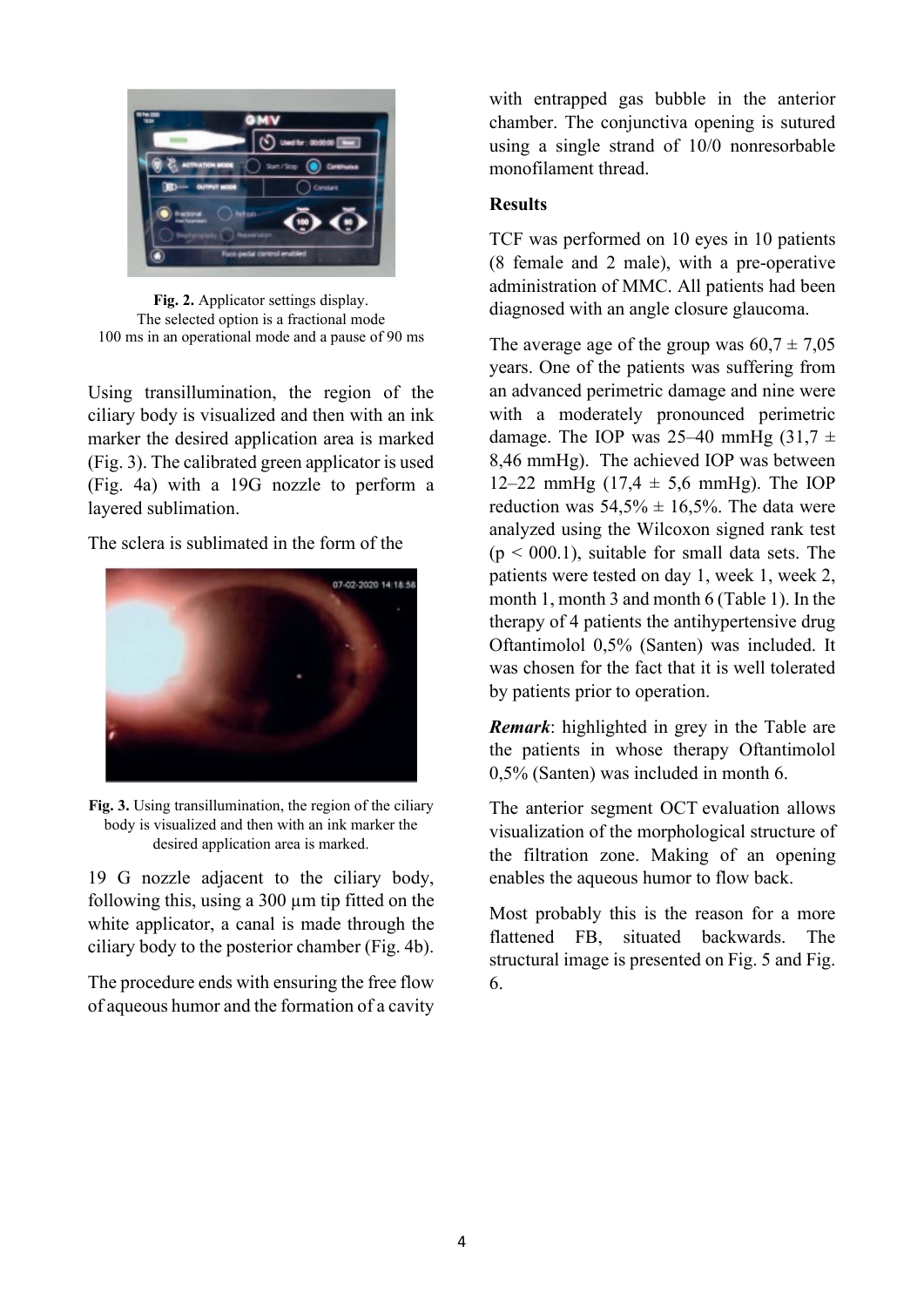

**Fig. 4**. The sclera is sublimated in the form of the 19G nozzle adjacent to the ciliary body, following this using a 300 µm tip fitted on the white applicator, a canal is made through the ciliary body to the posterior chamber

| <b>Patients</b> | <b>Pre-operation IOP</b> | Day 1                  | Week 1      | Week 2      | Month 1       | Month 3       | Month 6       |
|-----------------|--------------------------|------------------------|-------------|-------------|---------------|---------------|---------------|
| 53, 2           | 28 mmHg                  | 8<br>mmHg              | 12<br>mmHg  | 16<br>mmHg  | 14<br>mmHg    | 15<br>mmHg    | 14<br>mmHg    |
| $60, \delta$    | 25 mmHg                  | $\overline{4}$<br>mmHg | 6<br>mmHg   | 12<br>mm Hg | 18<br>mm Hg   | 20<br>mm Hg   | 19<br>mm Hg   |
| $67, \varphi$   | 38 mmHg                  | 10<br>mmHg             | 12<br>mm Hg | 12<br>mm Hg | 16<br>mm Hg   | 16<br>mm Hg   | 19<br>mm Hg   |
| $60, \varphi$   | 28 mmHg                  | 10<br>mmHg             | 15<br>mm Hg | 14<br>mm Hg | 17<br>mm Hg   | 15<br>mm Hg   | 16<br>mm Hg   |
| $62, \nbrace$   | 34 mmHg                  | 15<br>mm Hg            | 17<br>mm Hg | 18<br>mm Hg | 17<br>mm Hg   | 20<br>$mm$ Hg | 19<br>mm Hg   |
| 58, 2           | 40 mmHg                  | 6<br>mmHg              | 8<br>mm Hg  | 13<br>mm Hg | 15<br>mm Hg   | 14<br>mm Hg   | 12<br>mm Hg   |
| $60, \nbrace$   | 34 mmHg                  | 12<br>mm Hg            | 12<br>mm Hg | 14<br>mm Hg | 14<br>$mm$ Hg | 20<br>mm Hg   | 22<br>mm Hg   |
| 68, 9           | 32 mmHg                  | 18<br>mmHg             | 20<br>mm Hg | 22<br>mm Hg | 21<br>mm Hg   | 22<br>mm Hg   | 21<br>mm Hg   |
| $60, \nbrace$   | 30 mmHg                  | 10<br>mmHg             | 14<br>mm Hg | 16<br>mm Hg | 14<br>mm Hg   | 16<br>mm Hg   | 17<br>$mm$ Hg |
| 59, P           | 28 mmHg                  | 12<br>mm Hg            | 10<br>mmHg  | 14<br>mm Hg | 12<br>mm Hg   | 14<br>mm Hg   | 15<br>mm Hg   |

**Table 1**: Patient Group Test Results, Wilcoxon, р < 000.1.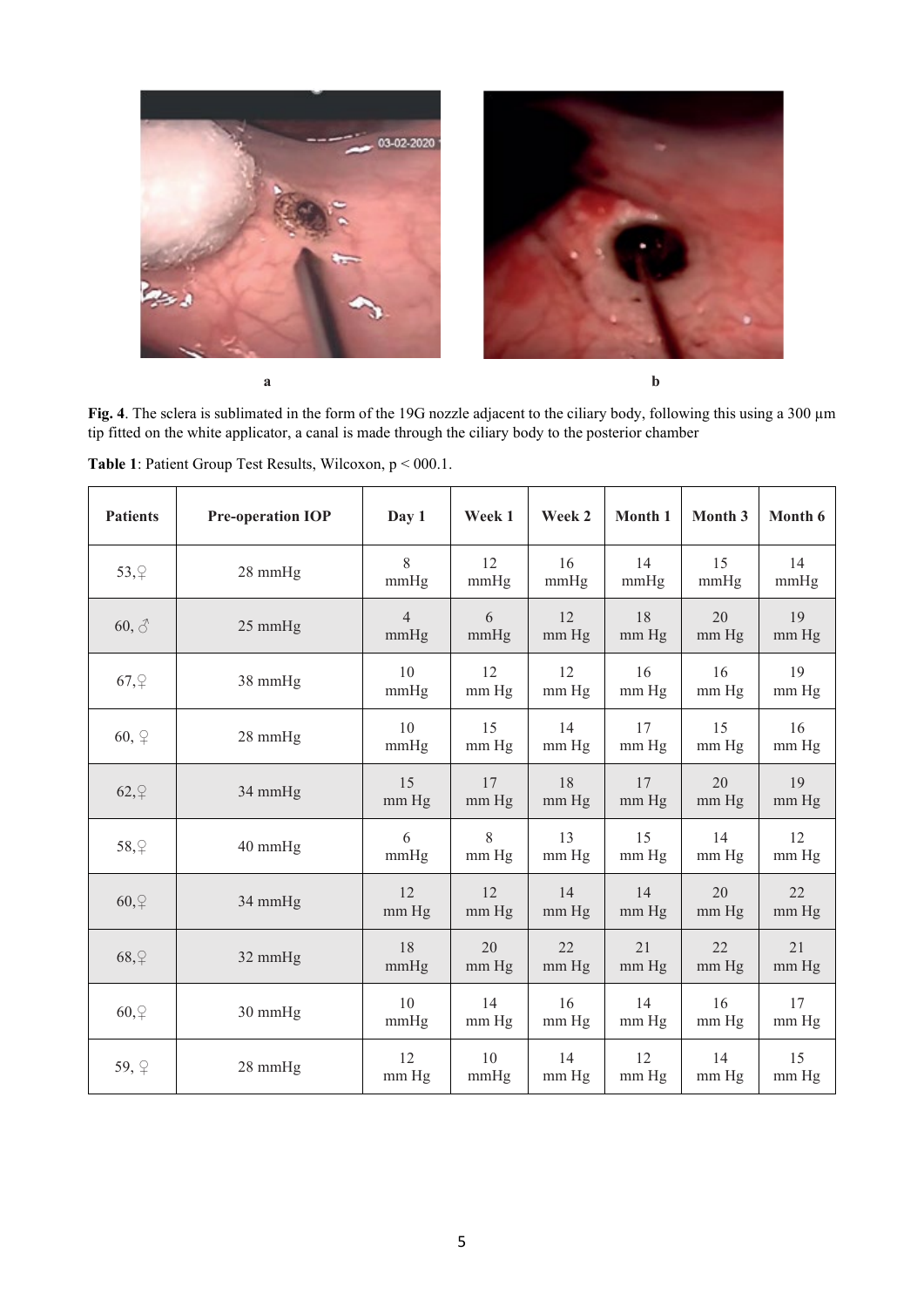



filtration route. Visualized is the carved drainage route and flow. Month 3

#### **Discussion**

The main reason for a failure of the trabeculectomy in angle closure glaucoma is the phenomenon of uncommon filtration and a shallow anterior chamber<sup>[15](#page-6-14) 16</sup>.

One of the major causes for this failure is the formation of a subconjunctival fibrosis or sub-Tenon fibrotic encapsulation<sup>17</sup>. Multiple manipulations on the conjunctiva (surgical dissection, diathermy, etc.) can increase the risk of rupture or fibrosis induction<sup>[18](#page-6-17)</sup>.

The limited manipulations in the subconjunctival space lessen the risk of fibrocyte activation. TCF has a sparing effect on the conjunctiva since tissue sublimation is properly dosed given the advantages of the plasma generator. The high voltage and the high frequency generation ensures low heat propagation and low penetration. Balancing of parameters enables layered tissue sublimation with no spread of heat. This is how the subconjunctival outflow canals remain relatively intact opposed to the disadvantages of the conventional trabeculectomy. The risk of induced fibrosis is smaller and the conditions for the formation of a subconjunctival outflow are better.

The heat spreads at some 25 µm around the tip of the instrument which does not cause a

thermal damage to the surrounding tissues and does not cause burns and cicatrices. The filtering bleb is formed by the hydrostatic pressure onto the intact conjunctiva. This is a potential advantage of the procedure. Conjunctiva repositioning resulting from the sclera sublimation reduces compression (similarly to trocar insertion in vitrectomy).

Using plasma for the formation of filtering canals in glaucoma surgery was reported as early as  $1979^{19}$  $1979^{19}$ . The main disadvantages of these early techniques are associated with the necessity of multiple repetitions due to the fibrosis formation. The activation of collagen synthesis by the fibroblasts in the Tenon's membrane and the conjunctiva forms cicatricial tissue. The inclusion of MMC and other antimetabolites during surgery has changed dramatically the results observed.<sup>20</sup>. Using low temperature plasma at normal atmospheric pressure allows reducing the risk of induced fibrosis. Low temperature plasma features low hemostatic activity and eventually poses a higher risk of bleeding.

No serious intraoperative complications such as bleeding or thermal burns were observed in any of the patients.

It is a certain disadvantage that for plasma generation, dry surface and a particular distance are required.